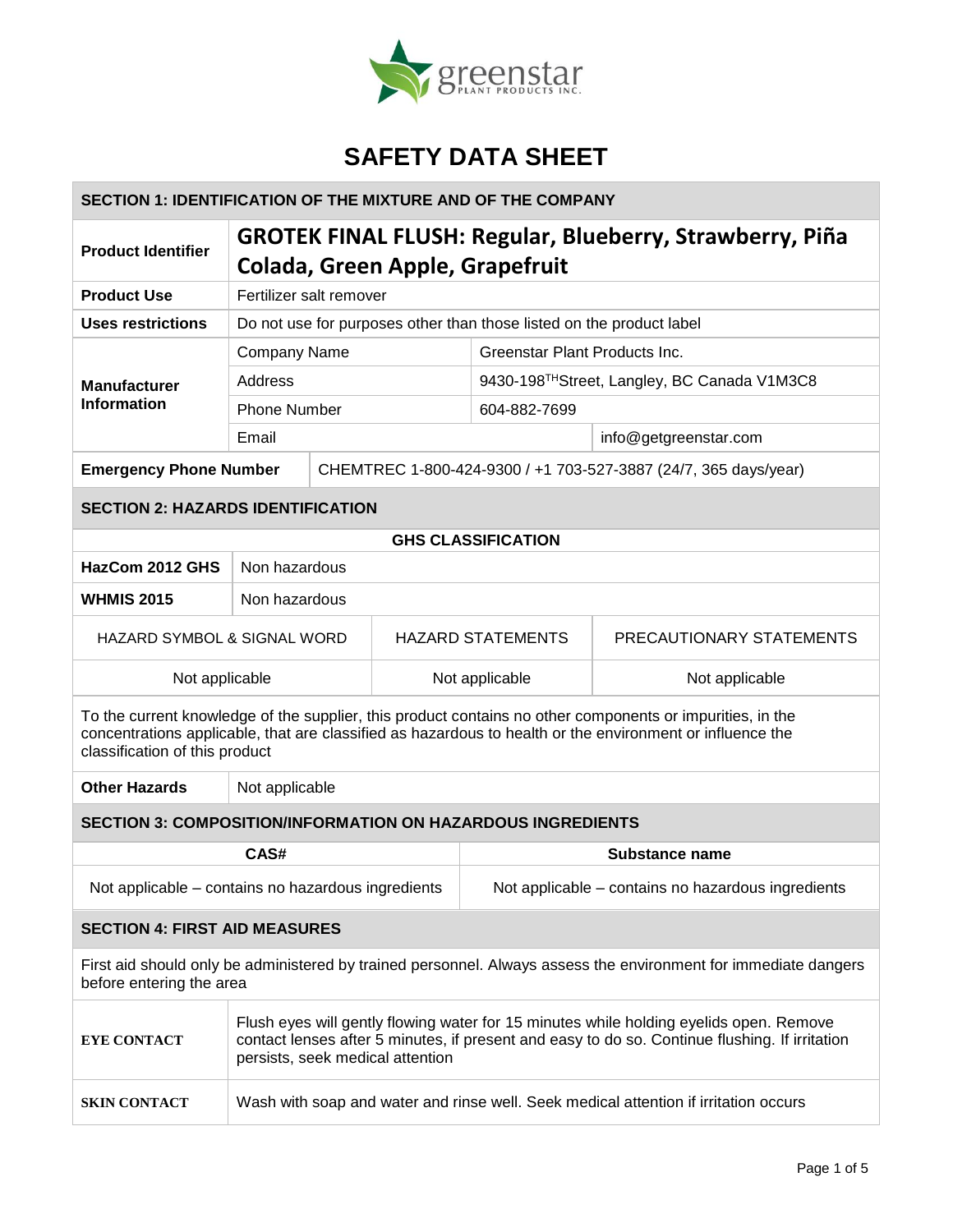

| <b>GROTEK FINAL FLUSH</b>                                   |                                                                                                                                                                                                                   |                                                                                                                                                                                                                                                                                                  |  |  |  |
|-------------------------------------------------------------|-------------------------------------------------------------------------------------------------------------------------------------------------------------------------------------------------------------------|--------------------------------------------------------------------------------------------------------------------------------------------------------------------------------------------------------------------------------------------------------------------------------------------------|--|--|--|
| <b>INHALATION</b>                                           | Remove victim to fresh air. Seek medical attention if irritation persists                                                                                                                                         |                                                                                                                                                                                                                                                                                                  |  |  |  |
| <b>INGESTION</b>                                            | If swallowed, DO NOT INDUCE VOMITING unless directed to do so by medical personnel.<br>If vomiting occurs, have victim lean forward with head down to avoid breathing in vomit. Get<br>medical advice / attention |                                                                                                                                                                                                                                                                                                  |  |  |  |
|                                                             | Most important symptoms and effects, both acute and delayed                                                                                                                                                       |                                                                                                                                                                                                                                                                                                  |  |  |  |
| May be irritating to eyes skin and respiratory tract        |                                                                                                                                                                                                                   |                                                                                                                                                                                                                                                                                                  |  |  |  |
|                                                             |                                                                                                                                                                                                                   | Indication of any immediate medical attention and special treatment needed                                                                                                                                                                                                                       |  |  |  |
| Treat symptomatically.                                      |                                                                                                                                                                                                                   |                                                                                                                                                                                                                                                                                                  |  |  |  |
| <b>SECTION 5: FIRE FIGHTING MEASURES</b>                    |                                                                                                                                                                                                                   |                                                                                                                                                                                                                                                                                                  |  |  |  |
| Flammable                                                   |                                                                                                                                                                                                                   | Will not burn or support combustion                                                                                                                                                                                                                                                              |  |  |  |
| Suitable extinguishing media                                |                                                                                                                                                                                                                   | Use an extinguishing agent suitable for the surrounding fire.                                                                                                                                                                                                                                    |  |  |  |
| Unsuitable extinguishing media                              |                                                                                                                                                                                                                   | None known                                                                                                                                                                                                                                                                                       |  |  |  |
| <b>Hazardous Combustion Products</b>                        |                                                                                                                                                                                                                   | Not available                                                                                                                                                                                                                                                                                    |  |  |  |
| <b>Advice for fire-fighters</b>                             |                                                                                                                                                                                                                   |                                                                                                                                                                                                                                                                                                  |  |  |  |
| Special protective<br>equipment for firefighters            |                                                                                                                                                                                                                   | Self-contained breathing apparatus and full protective clothing should be worn<br>when fighting chemical fires                                                                                                                                                                                   |  |  |  |
| Special fire fighting procedures                            |                                                                                                                                                                                                                   | In the event of fire, us water spray to cool closed containers and knock-down<br>toxic gases                                                                                                                                                                                                     |  |  |  |
| <b>SECTION 6: ACCIDENTAL REALEASE MEASURES</b>              |                                                                                                                                                                                                                   |                                                                                                                                                                                                                                                                                                  |  |  |  |
| <b>SPILL &amp; LEAK PROCEDURES</b>                          |                                                                                                                                                                                                                   | Wear personal protection equipment outlined in SECTION 8. Ventilate area.<br>Adsorb spill then shovel or sweep spilled material into dry labeled containers<br>for disposal. Avoid the generation of mists. Do not allow product to enter storm<br>sewers, sanitary sewers, groundwater or soil. |  |  |  |
| <b>SECTION 7: HANDLING AND STORAGE</b>                      |                                                                                                                                                                                                                   |                                                                                                                                                                                                                                                                                                  |  |  |  |
| Precautions for safe handling                               |                                                                                                                                                                                                                   | Avoid contact with eyes and skin. Wear personal protection equipment<br>outlined in SECTION 8 when handling. Avoid the generation of mists.                                                                                                                                                      |  |  |  |
| Conditions for safe storage,<br>including incompatibilities |                                                                                                                                                                                                                   | Store in tightly closed containers in a cool, dry, well ventilated area away                                                                                                                                                                                                                     |  |  |  |
| Environmental precautions                                   |                                                                                                                                                                                                                   | Product is acidic and may be acutely harmful to aquatic life. Do not allow<br>product to enter storm sewers, sanitary sewers, groundwater or soil                                                                                                                                                |  |  |  |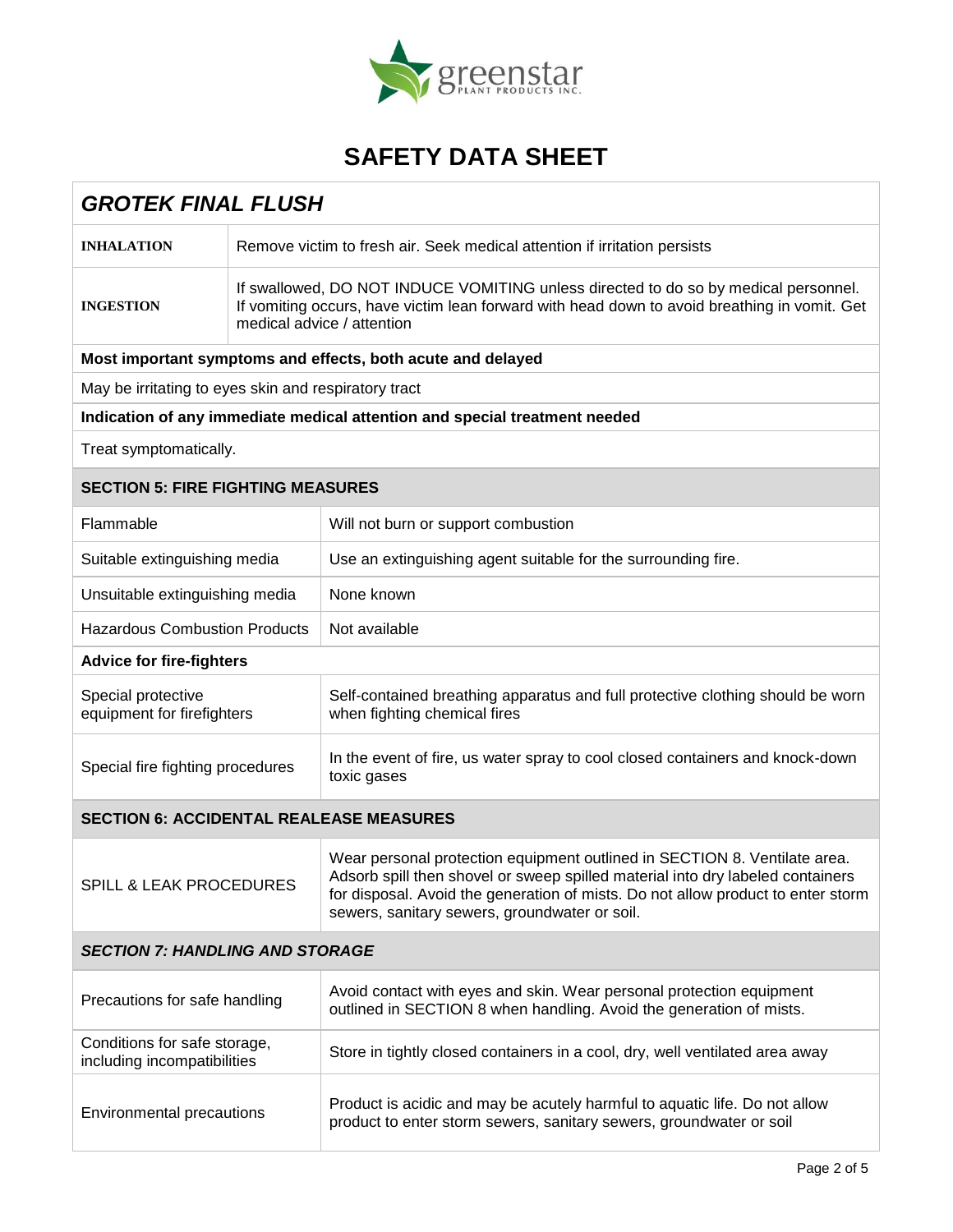

## *GROTEK FINAL FLUSH*

### **SECTION 8: EXPOSURE CONTROLS / PERSONAL PROTECTION**

| <b>Exposure controls</b>             |                                                                                                                                                                                                |                              |  |  |  |
|--------------------------------------|------------------------------------------------------------------------------------------------------------------------------------------------------------------------------------------------|------------------------------|--|--|--|
| Occupational exposure limits         | No specific exposure limits established                                                                                                                                                        |                              |  |  |  |
| Recommended monitoring<br>procedures | Monitor workplace air quality to determine the effectiveness of the ventilation<br>or other control measures and / or the necessity to use respiratory protective<br>equipment                 |                              |  |  |  |
| Engineering controls                 | No specific ventilation requirements. Avoid the generation of mists. Provide<br>appropriate exhaust ventilation at places where mists are formed.                                              |                              |  |  |  |
| <b>Personal protection equipment</b> |                                                                                                                                                                                                |                              |  |  |  |
| Hygiene measures                     | Wash hands after handling, before eating, smoking and using the toilet and at<br>the end of the work day. Ensure that eyewash stations and safety showers are<br>close to the workstation area |                              |  |  |  |
| Eye / Face Protection                | Wear safety glasses with side shields or goggles when handling this product                                                                                                                    |                              |  |  |  |
| Skin protection                      | Hand protection                                                                                                                                                                                | Nitrile, latex or PVC gloves |  |  |  |
| Respiratory protection               | Avoid breathing mists. Use NIOSH approved respirator during a fire or when<br>mists are generated                                                                                              |                              |  |  |  |
| Environmental exposure controls      | Product is low pH and may be harmful to aquatic organisms. Avoid release to<br>the environment                                                                                                 |                              |  |  |  |

### **SECTION 9: PHYSICAL AND CHEMICAL PROPERTIES**

| <b>Physical state</b>   | Liquid        | Colour                                                     | <b>NAV</b>                                        | Odour            | Smells of the<br>fruit in product<br>name |
|-------------------------|---------------|------------------------------------------------------------|---------------------------------------------------|------------------|-------------------------------------------|
| pH                      | 3             | <b>Density</b><br><b>NAV</b><br>Odour threshold            |                                                   | <b>NAV</b>       |                                           |
| <b>Flammability</b>     | Not flammable | <b>Melting point</b><br><b>NAV</b><br><b>Boiling point</b> |                                                   |                  | <b>NAV</b>                                |
| <b>Specific gravity</b> | <b>NAV</b>    | <b>Melting point</b>                                       | <b>Decomposition</b><br><b>NAV</b><br>temperature |                  | <b>NAV</b>                                |
| <b>Viscosity</b>        | <b>NAV</b>    | Solubility in<br>water                                     | Product is<br>liquid                              | <b>Viscosity</b> | <b>NAV</b>                                |

#### **SECTION 10: STABILITY AND REACTIVITY**

| <b>Reactivity</b>                            | Not reactive under normal conditions of use and storage |
|----------------------------------------------|---------------------------------------------------------|
| <b>Chemical stability</b>                    | Stable                                                  |
| <b>Possibility of hazardous</b><br>reactions | Not available                                           |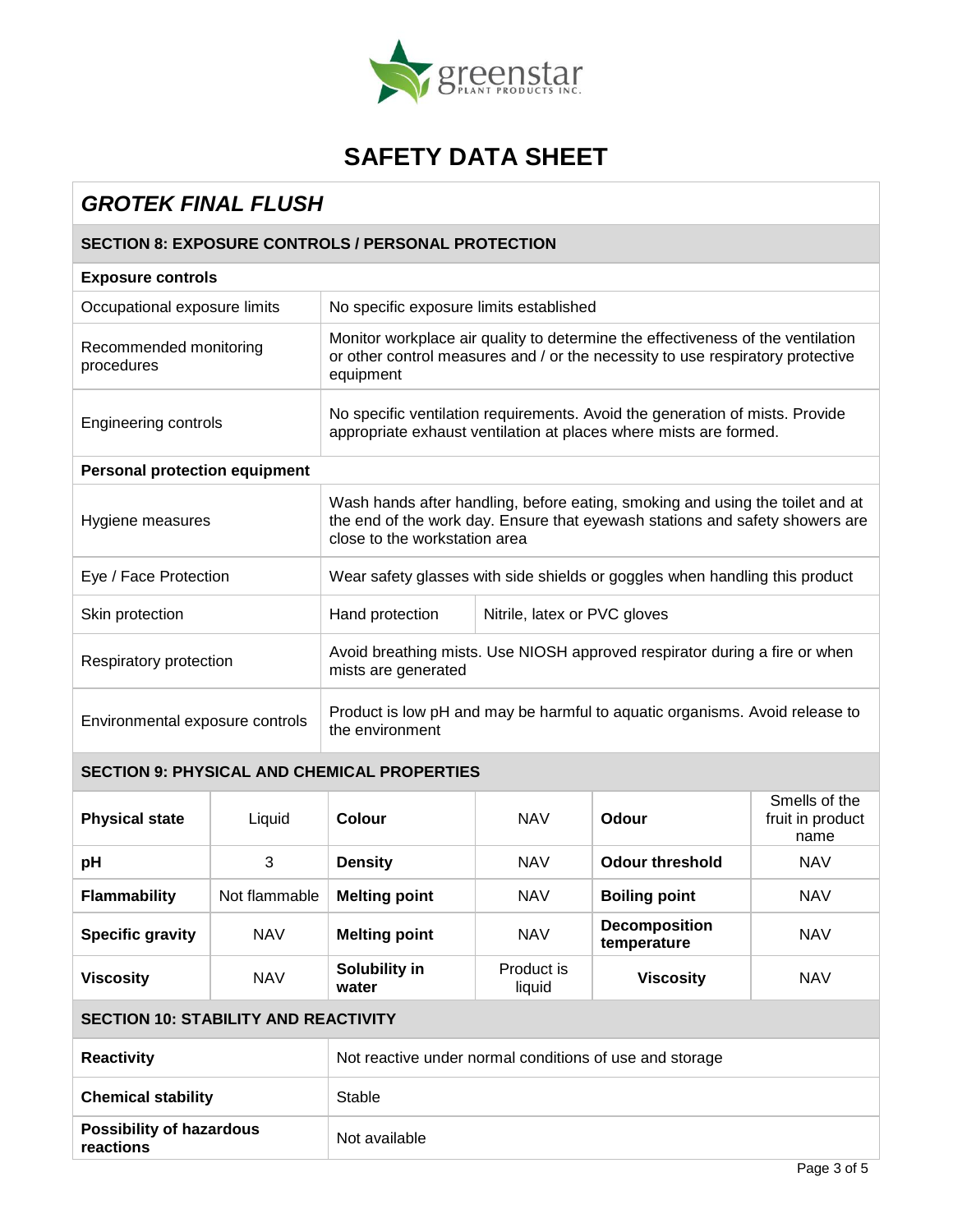

| <b>GROTEK FINAL FLUSH</b>                                                                                           |                                              |                                                                       |  |                                                             |  |  |
|---------------------------------------------------------------------------------------------------------------------|----------------------------------------------|-----------------------------------------------------------------------|--|-------------------------------------------------------------|--|--|
| <b>Conditions to avoid</b>                                                                                          |                                              | Not available                                                         |  |                                                             |  |  |
| Incompatibility                                                                                                     |                                              | Not available                                                         |  |                                                             |  |  |
| <b>Hazardous decomposition</b><br>products                                                                          |                                              | Not available                                                         |  |                                                             |  |  |
|                                                                                                                     | <b>SECTION 11: TOXICOLOGICAL INFORMATION</b> |                                                                       |  |                                                             |  |  |
|                                                                                                                     | <b>Information on Toxicological effects</b>  |                                                                       |  |                                                             |  |  |
| <b>Acute Toxicity</b>                                                                                               |                                              | Does not meet criteria                                                |  |                                                             |  |  |
| Irritation/ Corrosion                                                                                               |                                              | May be mildly irritating to eyes, skin and respiratory tract          |  |                                                             |  |  |
| Sensitization                                                                                                       |                                              | No data available                                                     |  |                                                             |  |  |
| Carcinogenicity                                                                                                     |                                              |                                                                       |  | No ingredients listed as carcinogens by ACGIH, IARC, or NTP |  |  |
| Mutagenicity                                                                                                        |                                              | Not available                                                         |  |                                                             |  |  |
| Reproductive toxicity                                                                                               |                                              | Not available                                                         |  |                                                             |  |  |
| Repeated dose toxicity                                                                                              |                                              | Not available                                                         |  |                                                             |  |  |
| <b>SECTION 12: ECOLOGICAL INFORMATION</b>                                                                           |                                              |                                                                       |  |                                                             |  |  |
| <b>Toxicity: Not available</b>                                                                                      |                                              |                                                                       |  |                                                             |  |  |
| <b>Test</b>                                                                                                         |                                              | <b>Species</b><br><b>Result</b><br><b>Exposure</b>                    |  |                                                             |  |  |
| <b>Persistence and degradability</b>                                                                                |                                              |                                                                       |  |                                                             |  |  |
| Not available                                                                                                       |                                              |                                                                       |  |                                                             |  |  |
| <b>Bioaccumulative potential</b>                                                                                    |                                              |                                                                       |  |                                                             |  |  |
| Not available                                                                                                       |                                              |                                                                       |  |                                                             |  |  |
| <b>Mobility in soil</b>                                                                                             |                                              |                                                                       |  |                                                             |  |  |
| Not available                                                                                                       |                                              |                                                                       |  |                                                             |  |  |
| Other adverse effects                                                                                               |                                              | May be harmful to aquatic organisms. Avoid release to the environment |  |                                                             |  |  |
| <b>SECTION 13: DISPOSAL CONSIDERATIONS</b>                                                                          |                                              |                                                                       |  |                                                             |  |  |
| Dispose of this product and / or its container in accordance with Federal, provincial, state and local regulations. |                                              |                                                                       |  |                                                             |  |  |
| <b>SECTION 14: TRANSPORT INFORMATION</b>                                                                            |                                              |                                                                       |  |                                                             |  |  |
| <b>SHIPPING</b>                                                                                                     | <b>TDG</b>                                   |                                                                       |  | Not a dangerous good for transport                          |  |  |
|                                                                                                                     | <b>DOT</b>                                   | Not a dangerous good for transport                                    |  |                                                             |  |  |